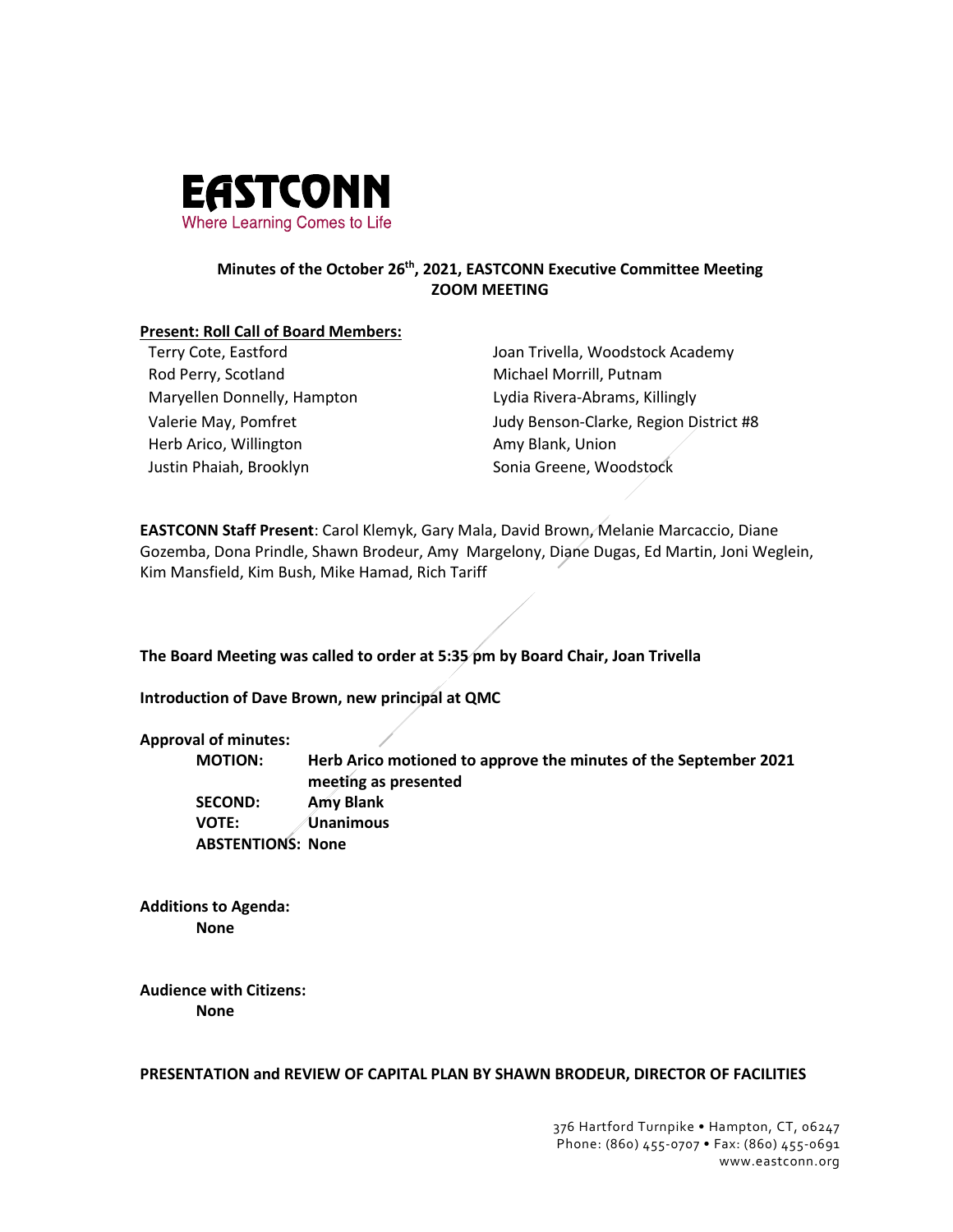## **COMMITTEE REPORTS:**

## **Policy: did not meet due to scheduling conflicts**

### **Finance:**

- Reviewed the financial reports
- September was a very strong month
- October looking to be strong as well

### **Facilities: did not meet due to scheduling conflicts**

#### **Head Start Updates:**

- Reviewed the Policy Council updates and the meal count documents
- Turnover in staffing in Windham
- Early Head Start is at or near full enrollment
- The home-based program is struggling with enrollment
- Head Start classrooms are running at about 50% enrollment
- Discussion around the income guidelines
- NAEYC accreditation
- Hired a new Education Manager
- Review of COVID funding

#### **NEW BUSINESS:**

#### **Enrollment summary:**

- No notable changes
- Open positions present challenges to increase enrollment

#### **EXECUTIVE DIRECTOR'S REPORT:**

- Executive Director has committed to visit all EASTCONN sites and programs each month
- Discussion around the RESC Alliance Convocation
- Vaccines mandates updates
- Discussion about the shortage of drivers in Transportation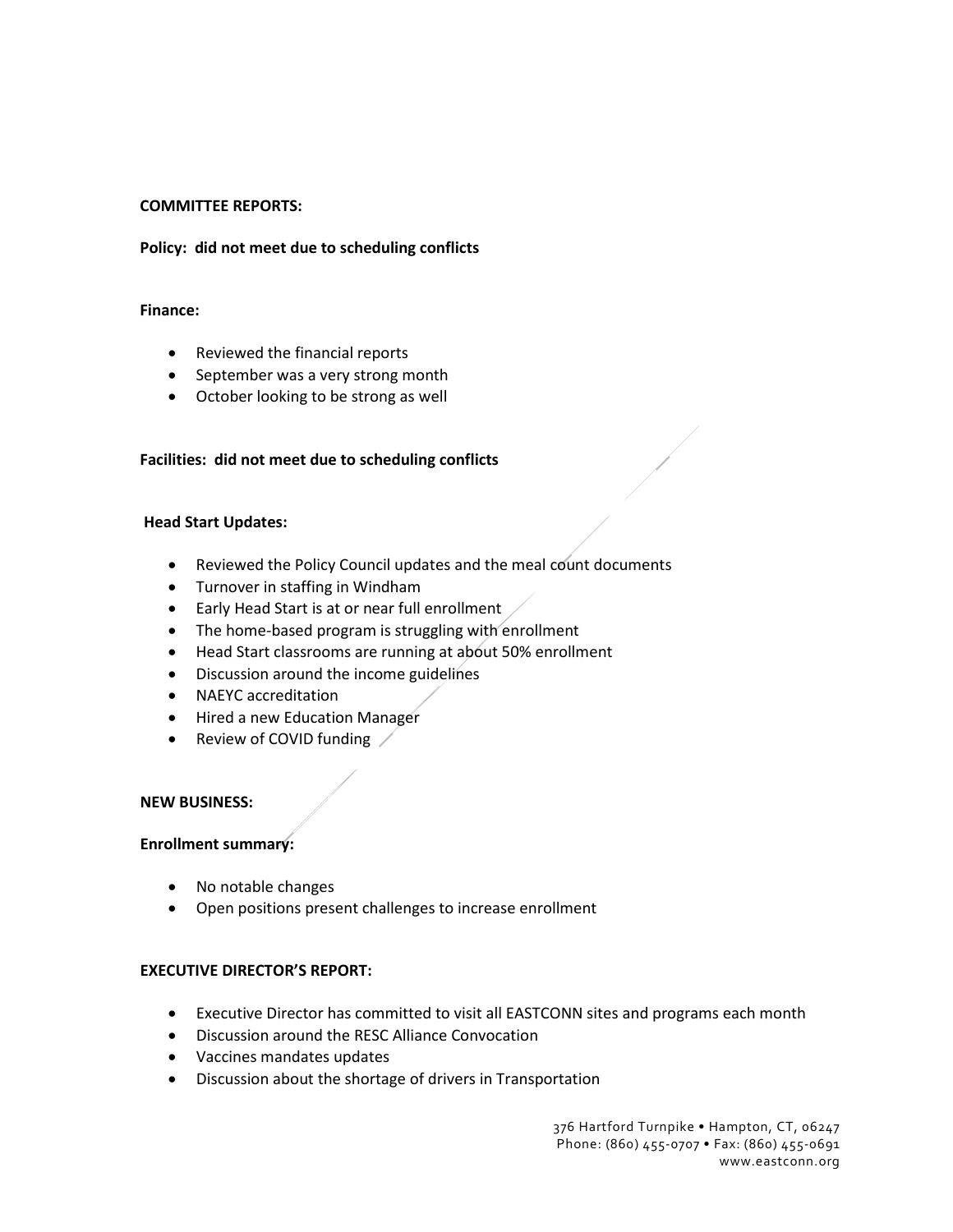Herb Arico left the meeting at 6:23 pm

#### **FINANCE REPORT:**

- Invoiced about \$13m in revenue mostly for the Special Ed Division
- Revenues are up YOY and outpaces expenses at this time
- Variance reports will begin in October directors can forecast for the remainder of the year
- Discussion around Magnet Schools and grants
- Billed for ACT Tuition will bill for QMC next
- Transportation will be billed in November

#### **HUMAN RESOURCES REPORT:**

- Negative numbers due to staffing losses
- Special Education and Transportation are hit the hardest with staffing shortages
- A lot of fluidity in the applicant pool

# **ACTION ITEMS:**

**Approval of the New Policies that were presented as first read in September**

**MOTION: Maryellen Donnelly motioned to approve the new policies as presented SECOND: Rod Perry VOTE: Unanimous ABSTENTIONS: None**

**Approval of the Revised Policies that were presented as first read in September**

**MOTION: Maryellen Donnelly motioned to approve the revised policies as presented SECOND: Terry Cote VOTE: Unanimous ABSTENTIONS: None**